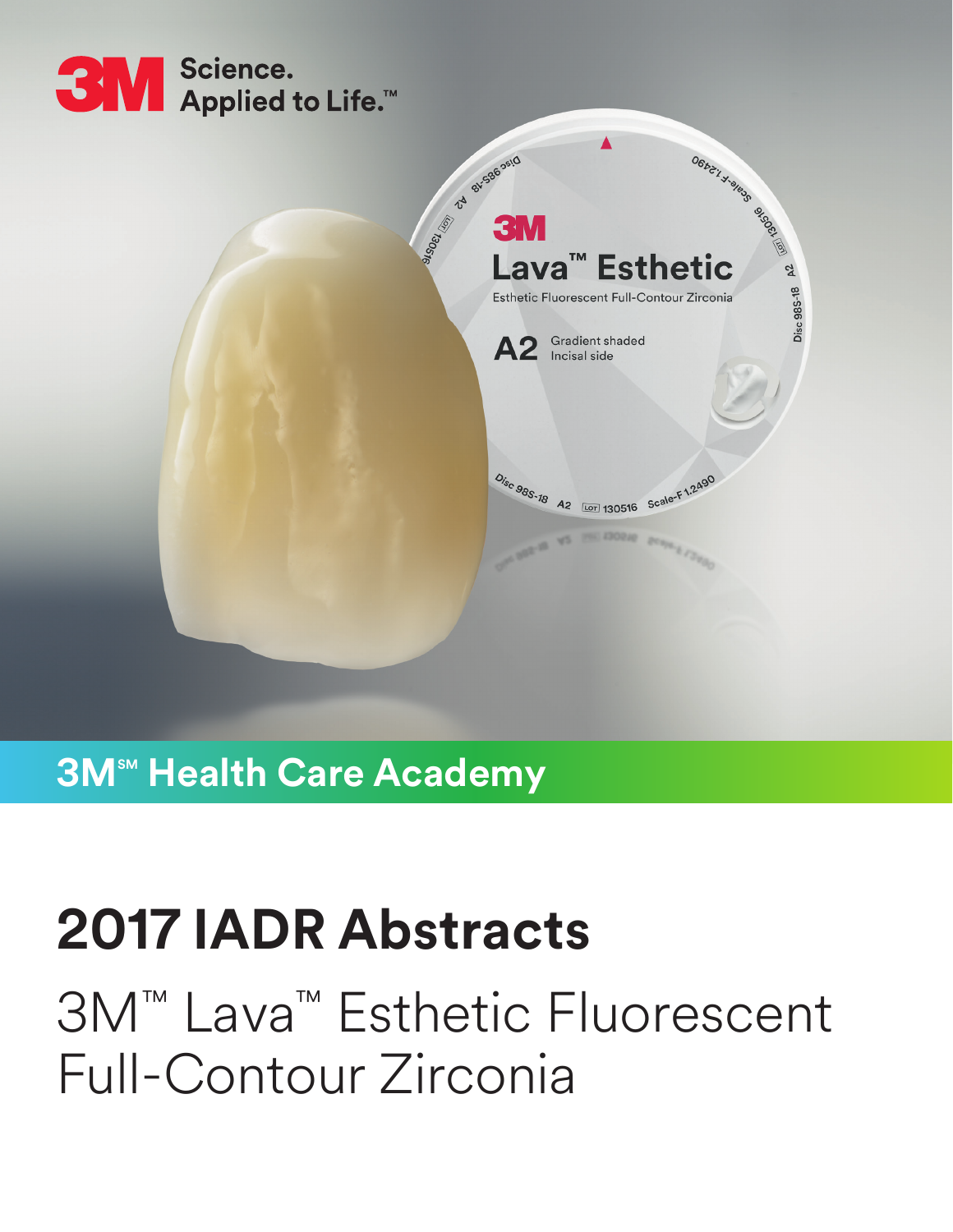# **Welcome**

Each year the International Association for Dental Research (IADR) holds the premier global conference for the communication of scientific and technological advancements in oral care. In March 2017, this conference was held in San Francisco where more than 4,000 posters and presentations were given.

Through our 3M<sup>™</sup> Health Care Academy brand, we are pleased to share with you this collection of "Scientific Facts" summarizing research on 3M™ Lava™ Esthetic Fluorescent Full-Contour Zirconia. The extensive characterization of this unique material, prior to commercialization, covered a wide array of topics from natural toothlike fluorescence, quantifying ease of adjustment, determination of the adhesive durability to resin cements to numerous measurements of the mechanical and chemical durability.

3M Oral Care is in the unique position to leverage more than 46 diverse corporate technology platforms and has more than 5,000 corporate research and development staff to transform research into innovative products and solutions that benefit dental professionals and their patients.

Whether or not you were able to attend the 2017 conferences this year, we hope you continue to engage our research team as we all work to make better dentistry possible.

Sincerely, **3M Oral Care** *Lifelong Oral Health for Everyone*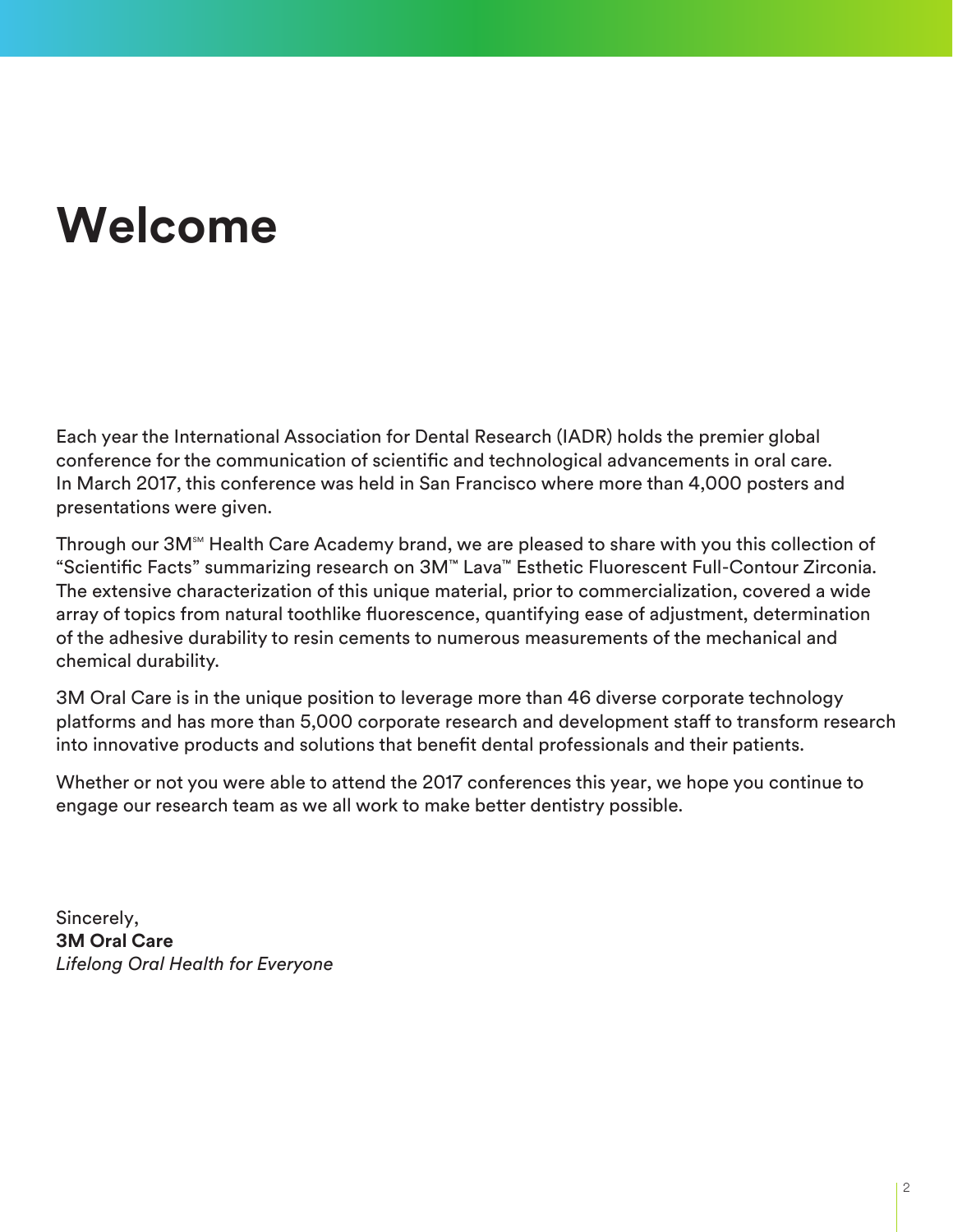# **Table of Contents**

| #0094 | Grinding Behavior of a Novel Esthetic Full-Contour Zirconia  4-5                |
|-------|---------------------------------------------------------------------------------|
| #0096 | Roughness, Gloss and Opposing Enamel Wear of Translucent Zirconia 6-7           |
| #0097 | Flexural Strength of a Novel Esthetic Full-Contour Zirconia                     |
| #0098 | Inherently Fluorescent Esthetic Full-Contour Zirconia  10-11                    |
| #2002 | Fracture Strength of Zirconia Crowns With and Without Alumina Abrasion  12-13   |
| #2552 | Surface Treatment on Shear Bond Strength of High Translucent Zirconia  14-15    |
| #3206 | Crystal Phase Composition and Hydrothermal Stability of Zirconia Ceramics 16-17 |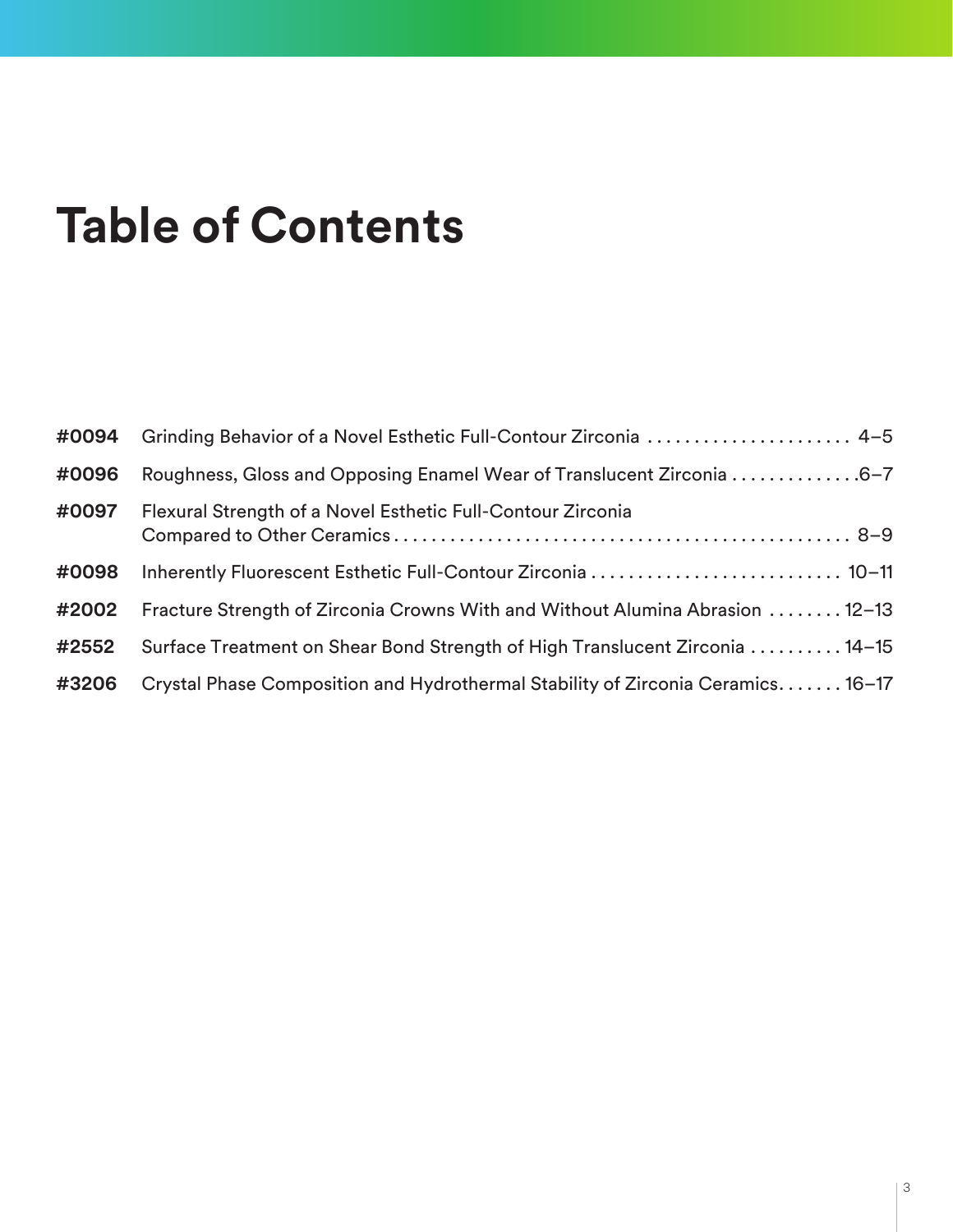<span id="page-3-0"></span>

### **3M<sup>sM</sup> Health Care Academy**

# **Grinding Behavior of a Novel Esthetic Full-Contour Zirconia**

#### **Authors:**

Rainer Dittmann **(Presenter)**, 3M Oral Care Michaela Urban, 3M Oral Care Björn Theelke, 3M Oral Care Philipp Doebert, 3M Oral Care PJ Flanigan, 3M Oral Care

#### **Abstract:**

**Objectives:** In this study the grinding behavior of sintered CAD/CAM zirconia restoration materials was investigated in a standardized *in vitro* test setup that simulates clinical procedures. The result gives an indication about the ease of adjustment and removal of restorations made from the different materials.

**Methods:** Sample bars (n=5) were cut from 3M™ Lava™ Plus High Translucency Zirconia (LPZ) and a novel material 3M™ Lava™ Esthetic Fluorescent Full-Contour Zirconia (LEZ). Samples of both materials were sintered according to instructions to final dimensions of l=17mm w=1.25mm h=6mm. Each sample was placed in a longitudinal moving abrasion test device (Elcometer 1720) allowing a free mobility in z-direction to apply a constant load of 2.6 N. The sample side (I\*w) was moved back and forth (path length L=9.8mm, frequency f=120 cycles/min for a time t=30 s) over an orthogonally fixed dental turbine handpiece (KaVo INTRAsurg 300 with W&H WS-92 E/3 handpiece) with a red ring diamond cylinder (edenta diamond instruments FG K881.016) running constantly at 108,000 rpm with water cooling. The grinding profile and sample width were measured with a laser scanning microscope (Keyence VK-X200) and the amount of removed zirconia material was calculated.

**Results:** The removed zirconia volumes (dV) are summarized in Table 1. 2-sample-t-test (p<0.05) was performed for LPZ and LEZ. dV is significantly higher for LEZ compared to LPZ.

**Conclusions:** In this standardized grinding experiment it has been shown that higher volumes are removed from LEZ compared to LPZ with a diamond tool at similar time and load. The result reveals that LEZ is easier to grind compared to LPZ in clinical situations. This suggests an advantage if contact points of restorations have to be adjusted or when restorations have to be removed.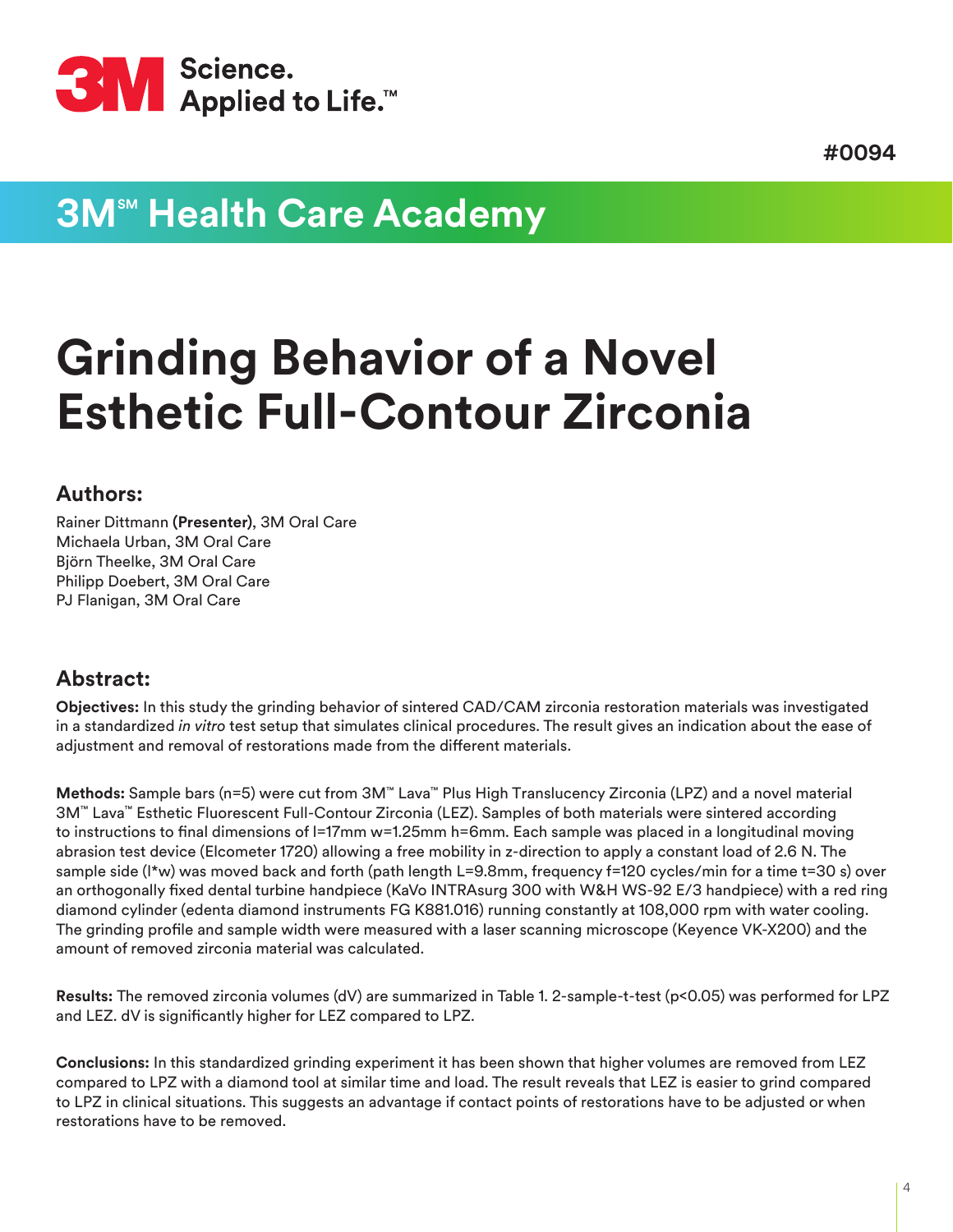### **Grinding Behavior of a Novel Esthetic Full-Contour Zirconia (cont.)**

#### **Table 1**

| <b>Sample</b>             | <b>3M<sup>™</sup> Lava<sup>™</sup> Plus</b><br><b>High Translucency Zirconia</b><br>$dV$ (mm <sup>3</sup> ) | <b>3M<sup>™</sup> Lava<sup>™</sup> Esthetic</b><br><b>Fluorescent Full-Contour</b><br><b>Zirconia dV (mm<sup>3</sup>)</b> |
|---------------------------|-------------------------------------------------------------------------------------------------------------|---------------------------------------------------------------------------------------------------------------------------|
|                           | 7.3                                                                                                         | 13.3                                                                                                                      |
| 2                         | 6.9                                                                                                         | 11.5                                                                                                                      |
| 3                         | 7.2                                                                                                         | 11.6                                                                                                                      |
|                           | 7.3                                                                                                         | 11.8                                                                                                                      |
| 5                         | 8.2                                                                                                         | 11.4                                                                                                                      |
| Mean                      | 7.4                                                                                                         | 11.9                                                                                                                      |
| <b>Standard Deviation</b> | 0.5                                                                                                         | 0.8                                                                                                                       |

#### **3M Oral Care Summary:**

**Study Objectives:** To determine the ease of adjustment and/or removal of 3M™ Lava™ Esthetic Fluorescent Full-Contour Zirconia restorations.

**Summary of Results:** Lava Esthetic zirconia will take less time to adjust, perforate for endodontic access or crown removal based on the volume of material ground away with a red ring diamond for a given period of time compared to 3M™ Lava™ Plus High Translucency Zirconia.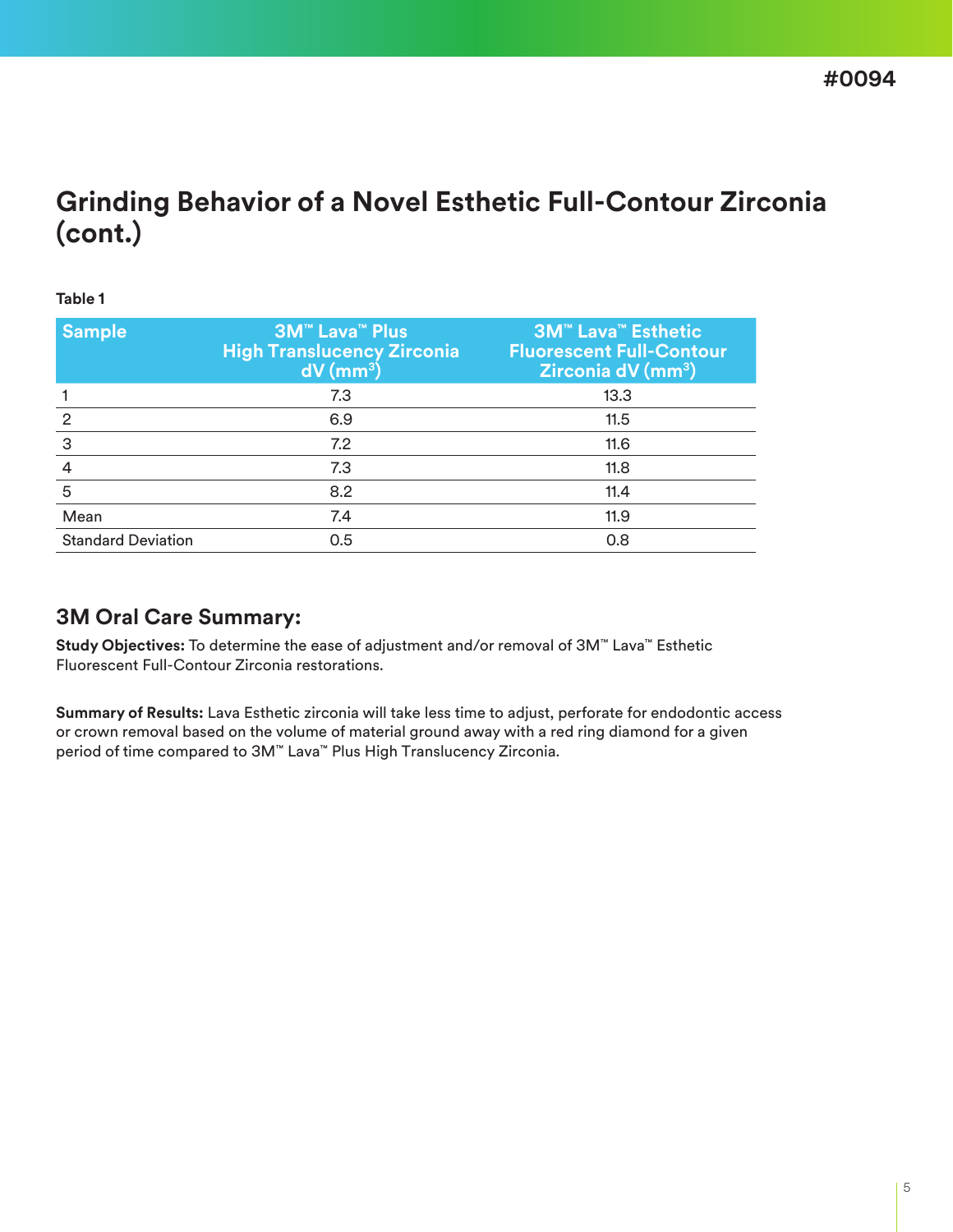<span id="page-5-0"></span>

## **3M<sup>sM</sup> Health Care Academy**

# **Roughness, Gloss and Opposing Enamel Wear of Translucent Zirconia**

#### **Authors:**

Sung Joon Kwon **(Presenter)**, University of Alabama Birmingham Preston Beck, University of Alabama at Birmingham John Burgess, University of Alabama at Birmingham Nathaniel Lawson, University of Alabama at Birmingham

#### **Abstract:**

**Objectives:** To compare wear, antagonistic enamel wear, gloss and roughness of as-sintered, polished and glazed 3M™ Lava™ Esthetic Fluorescent Full-Contour Zirconia.

**Methods:** Pre-sintered zirconia blanks were cut using a dry saw and hand-sanded with P2500 sand paper. Samples were sintered by heating for 10°C/min to 1500°C and holding at temperature for 2 hours. Three sets of specimens (n=8) were prepared as follows: 1) "As-sintered", 2) glazed with IPS e.max® Ceram following the manufacturer's IFU and 3) hand polished with NTI® CeraGlaze® Polishers (coarse, fine, and super fine) at 10,000 RPM followed by an Intraoral DiaShine Fine paste using a soft bristle brush. Wear against maxillary central incisor enamel was measured as a reference. Specimens were mounted in the Alabama Wear Machine against modified human premolar antagonists and tested for 300,000 cycles (20N, 2mm sliding distance, 1Hz frequency, and 33% glycerin lubrication). Volumetric loss of zirconia and opposing enamel was measured using non-contact light profilometrey (10µm resolution). Surface roughness (R $_{\rm a}$ ) was measured with a non-contact, light profilometer. A 4mm length was measured with 0.8mm cutoff length, and 136 surface filter number. Gloss was measured with a glossmeter (Novo-Curve). Data for each property was analyzed using individual 1-way ANOVAs and Tukey post-hoc analyses (alpha=0.05).

**Conclusions:** Polished and as-sintered Lava Esthetic zirconia had no detectable wear while glazed specimens only showed wear of the glaze. Polished Lava Esthetic zirconia created the least amount of opposing enamel wear. Enamel, glazed and as-sintered specimens were in the same range. Polishing or glazing Lava Esthetic zirconia improved its gloss and decreased its roughness. Project sponsored by 3M.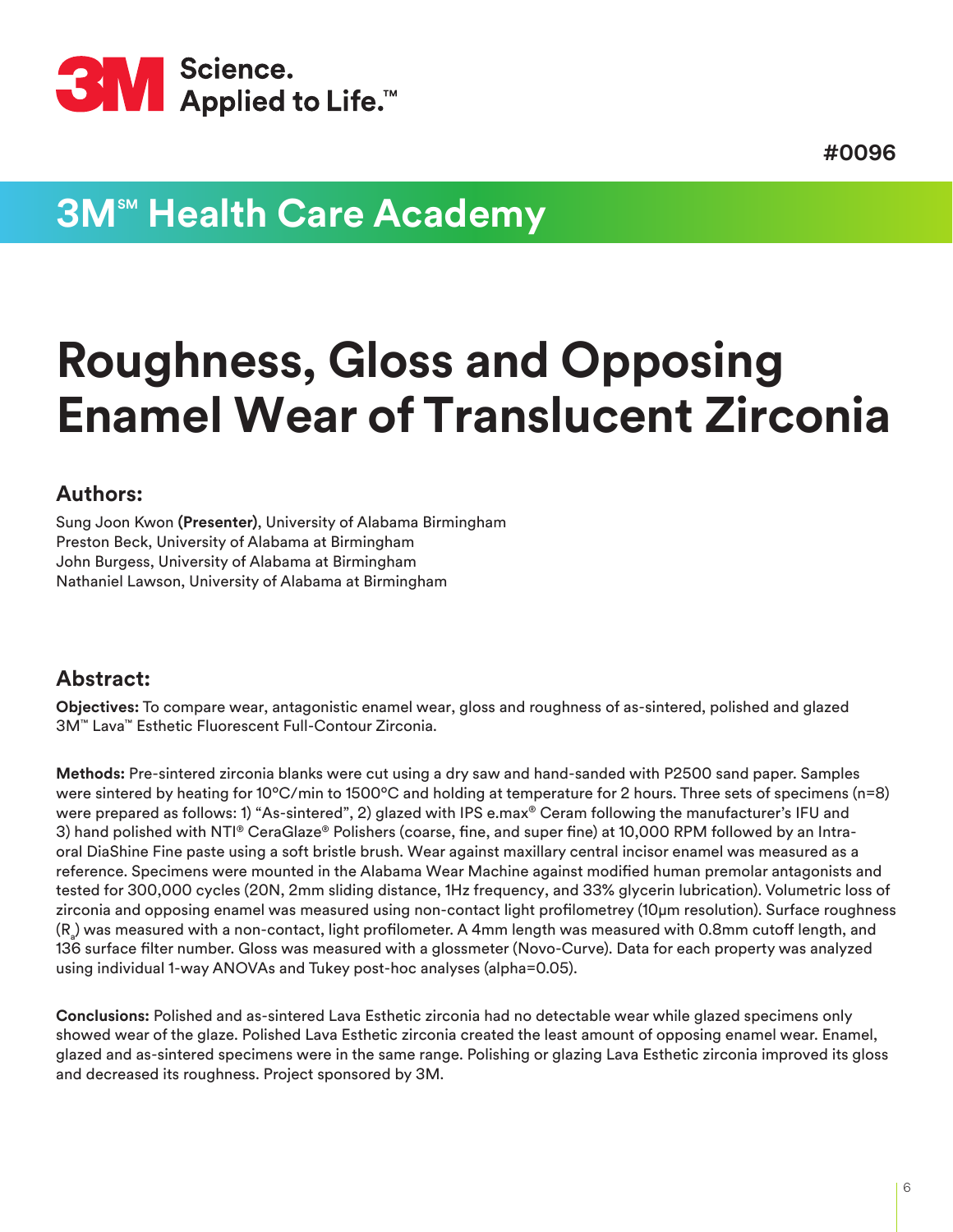### **Roughness, Gloss and Opposing Enamel Wear of Translucent Zirconia (cont.)**

| <b>Sample</b> | <b>Roughness (R)</b> | Gloss (GU) | <b>Volumetric Wear</b><br>$\text{(mm}^3)$ | <b>Enamel Wear</b><br>$\text{(mm}^3)$ |
|---------------|----------------------|------------|-------------------------------------------|---------------------------------------|
| As-is         | 0.158A               | 28.1A      |                                           | $0.230A \pm 0.094$                    |
| Glazed        | 0.055B               | 76.3B      | $0.058 \pm 0.014$                         | $0.306A \pm 0.128$                    |
| Polished      | 0.027C               | 180.9C     |                                           | $0.068B \pm 0.021$                    |
| Enamel        |                      |            | $0.142 \pm 0.146$                         | $0.280A \pm 0.213$                    |

#### **3M Oral Care Summary:**

**Study Objectives:** To determine the abrasivity of 3M™ Lava™ Esthetic Fluorescent Full-Contour Zirconia against a natural enamel antagonist.

**Summary of Results:** These results indicate that Lava Esthetic zirconia is wear friendly to opposing enamel.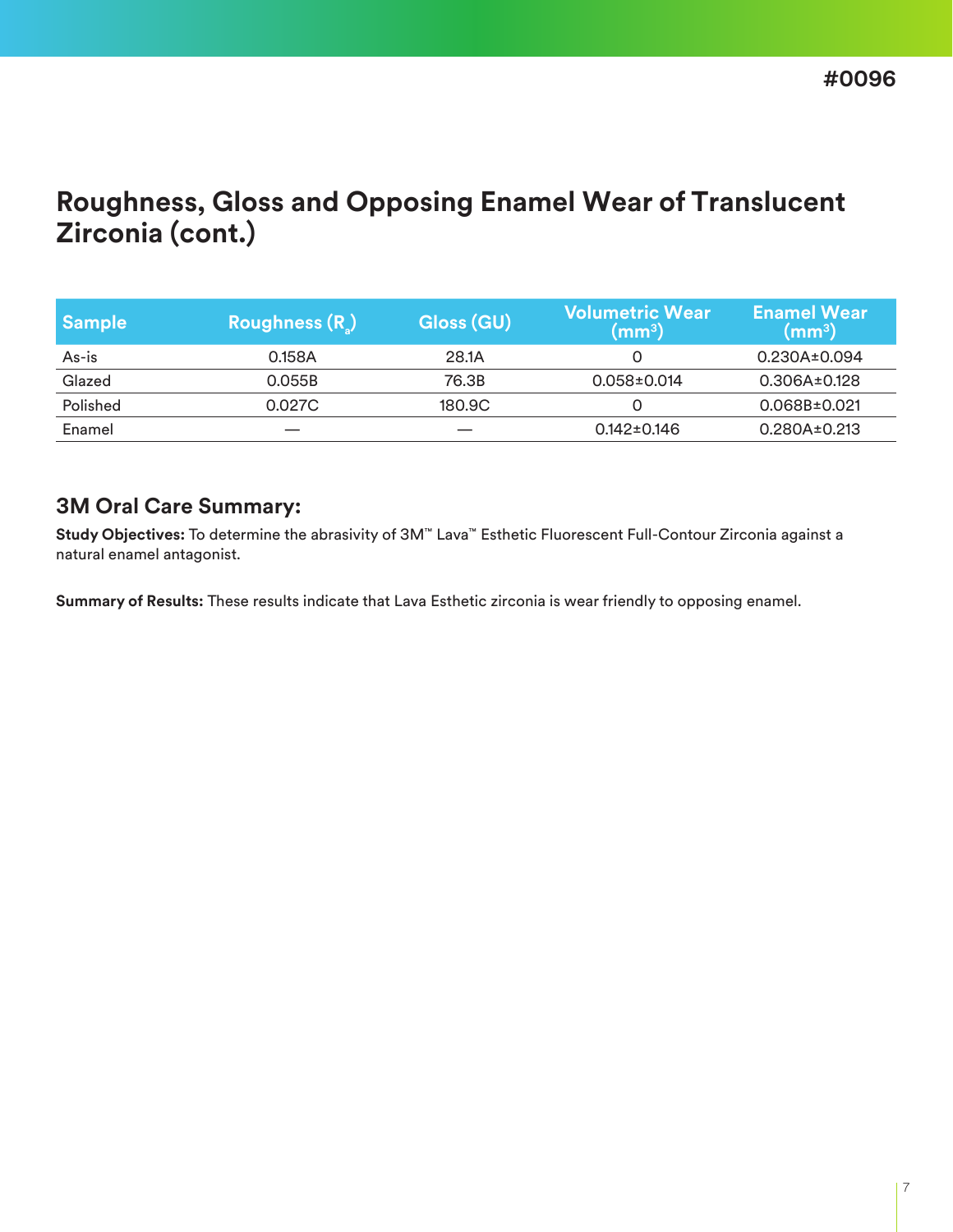<span id="page-7-0"></span>

### **3M<sup>™</sup> Health Care Academy**

# **Flexural Strength of a Novel Esthetic Full-Contour Zirconia Compared to Other Ceramics**

#### **Authors:**

Björn Theelke, 3M Oral Care PJ Flanigan **(Presenter)**, 3M Oral Care Michael Jahns, 3M Oral Care Rainer Dittmann, 3M Oral Care

#### **Abstract:**

**Objectives:** In this study the flexural strength of various ceramic restoration materials including a novel zirconia product was investigated. Different surface preparations which appear on final restorations have been tested for each material.

**Methods:** Bending bars were cut from CAD/CAM mill blanks, chamfered and sintered or crystallized and prepared to final dimensions (16 x 4 x 1.2mm). The investigated materials were 3M™ Lava™ Plus High Translucency Zirconia (LP), 3M™ Lava™ Esthetic Fluorescent Full-Contour Zirconia (LE) and Ivoclar IPS e.max CAD (EM). Each material sample set was divided in three groups (n=30). One group of each material was tested "as fired" without further treatment and one was polished acc. ISO6872:2015. A third group was treated according to cementation recommendations by sand blasting (2bar, 50µm Corundum) for zirconia or an etching step (IPS Ceramic Etching Gel) for glass ceramic. The bending bars were loaded until fracture in a 3-point-bending setup.

**Results:** Mean flexural strength (FS) acc. ISO6872:2015 results are summarized in Table 1 and visualized in Diagram 1. 2-sample-t-tests (p<0.05) have been performed for all groups. Groups with significant difference are marked with the different letters in Table 1. Mean FS of the three investigated materials differs significantly from each other independent from surface preparation in the following order LP > LE > EM. Compared to polished groups the samples with surface preparation required for cementation resulted in significant lower FS for LE and EM materials and showed no significant difference for LP.

**Conclusions:** The significant different FS values of the three tested materials need to be considered for restoration design and indication range. LP allows widest indication range. The novel zirconia LE exceeds with all tested surface preparations the recommended ISO6872:2015 limits for Type II, Class 4 indications which supports the use of this material for 3-unit bridges in anterior and posterior situations. EM is limited to 3-unit bridges anterior. This is also reflected in the minimum occlusal wall thickness (for posterior LP 0.5mm, LE 0.8mm, EM 1.5mm).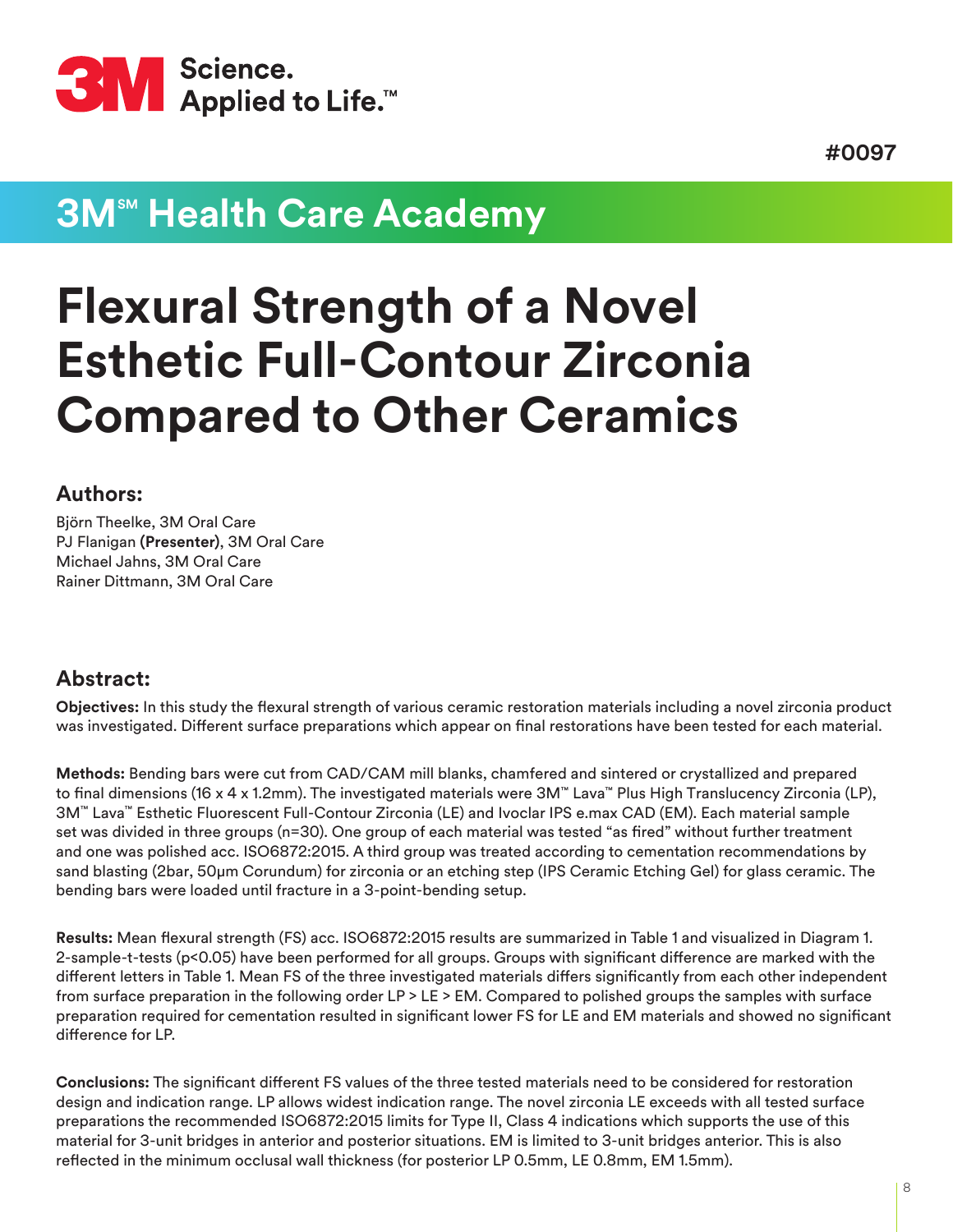### **Flexural Strength of a Novel Esthetic Full-Contour Zirconia Compared to Other Ceramics (cont.)**

| <b>Material</b>          |                                | <b>3M™ Lava™ Plus High</b><br><b>Translucency Zirconia</b> |                 | <u>I 3M™ Lava™ Esthetic </u><br><b>Fluorescent</b><br><b>Full-Contour Zirconia</b> |                 |                 | <b>IPS e.max<sup>®</sup> CAD</b> |                 |                 |             |
|--------------------------|--------------------------------|------------------------------------------------------------|-----------------|------------------------------------------------------------------------------------|-----------------|-----------------|----------------------------------|-----------------|-----------------|-------------|
| <b>Surface</b>           |                                | <b>Polished</b>                                            | <b>As Fired</b> | Sandblasted                                                                        | <b>Polished</b> | <b>As Fired</b> | Sandblasted                      | <b>Polished</b> | <b>As Fired</b> | Sandblasted |
| Flexural                 | Mean                           | 1404                                                       | 1258            | 1403                                                                               | 814             | 807             | 533                              | 446             | 337             | 300         |
| (MPa)                    | Strength Standard<br>Deviation | 162                                                        | 104             | 191                                                                                | 195             | 130             | 47                               | 90              | 37              | 36          |
| <b>Statistical Group</b> |                                | А                                                          | B               | A                                                                                  | C               | С               | D                                | F.              |                 | G           |



#### **Diagram 1**

**Table 1**

#### **3M Oral Care Summary:**

**Study Objectives:** To determine the flexural strength of zirconia and glass-ceramic restoration materials after being subjected to their surface treatment protocol recommended for cementation.

**Summary of Results:** 3M™ Lava™ Esthetic Fluorescent Full-Contour Zirconia's flexural strength continues to exceed the minimum requirements for an ISO 6872:2015 Type II, Class 4 ceramic material even after being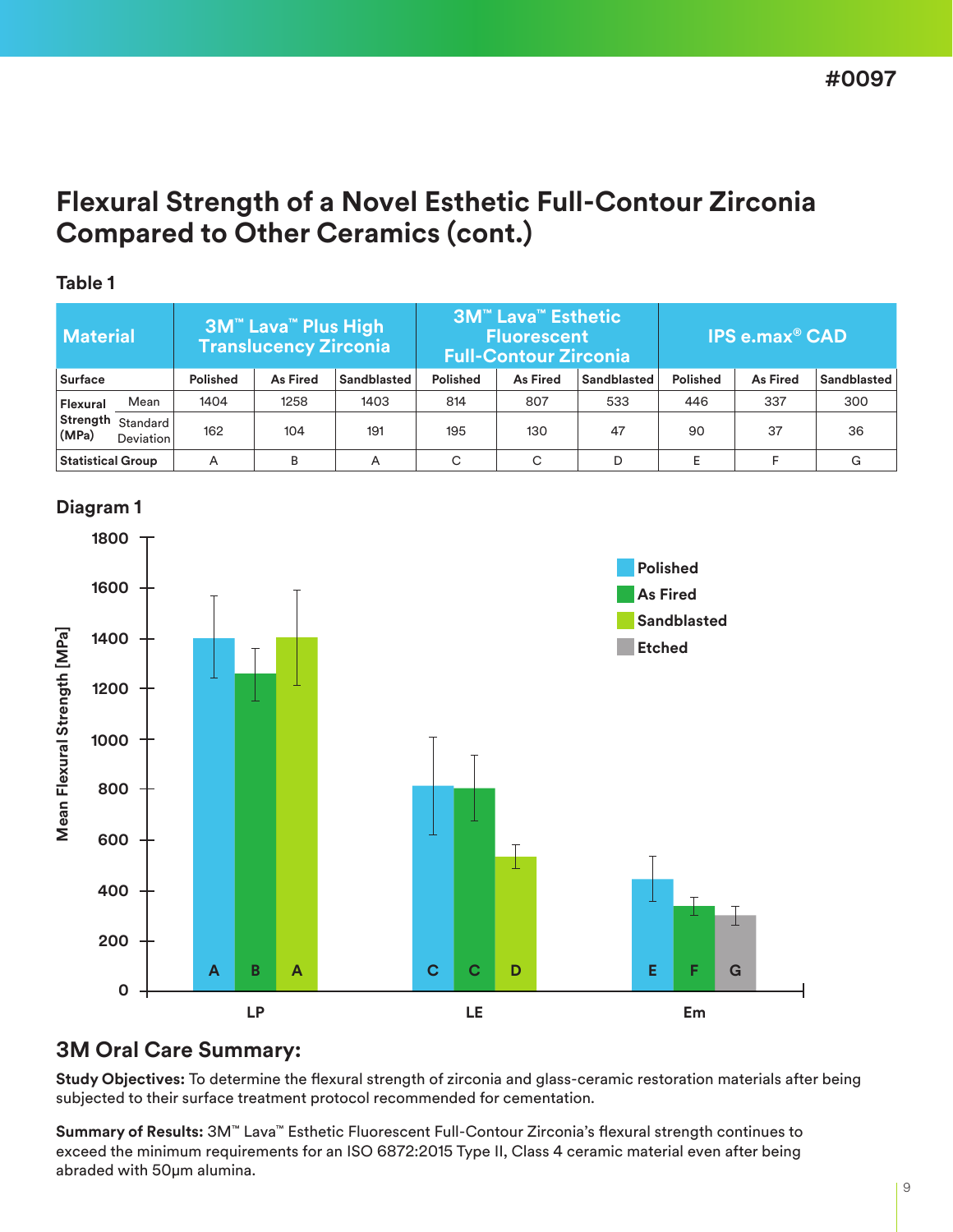<span id="page-9-0"></span>

## **3M<sup>sM</sup> Health Care Academy**

# **Inherently Fluorescent Esthetic Full-Contour Zirconia**

#### **Authors:**

Michael Jahns **(Presenter)**, 3M Oral Care Rainer Dittmann, 3M Oral Care Julia Farr, 3M Oral Care Grit Kindler, 3M Oral Care PJ Flanigan, 3M Oral Care

#### **Abstract:**

**Objectives:** Recently, monolithic zirconia has made big steps toward becoming a highly esthetic restorative material by significant improvements in translucency. One other important feature is inherent fluorescence that matches that of natural dentin. While fluorescence for zirconia is already available for some materials in light tooth shades, it will be shown that this feature now has become available for all tooth shades.

**Methods:** Specimens (1mm thickness) were obtained by slicing dental materials (3M™ Lava™ Esthetic Fluorescent Full-Contour Zirconia A1, A3.5 cut from the body section and 3M™ Lava™ Plus High Translucency Zirconia shaded by immersion in 3M™ Lava™ Plus Dyeing Liquids A1, A3.5 in combination with 3M™ Lava™ Plus Effect Shade Fluorescence; from Kuraray Noritake: Katana™ STML A1 cut from the body section; from Ivoclar Vivadent: IPS e.max® CAD LT A1). Zirconia specimens were fired to full density, glass-ceramic specimens were crystallized according to IFU. The color of the obtained samples was measured, irradiating with artificial daylight with and without UV component, using a Color i7 from X-Rite. Fluorescence spectra were obtained by subtraction of spectra measured without UV from spectra measured with UV. As fluorescent reference material, bovine dentin was used.

**Results:** The Lava Esthetic zirconia samples show a broad fluorescence spectrum with a maximum at about 450nm (blue) that is very similar to the spectrum of bovine dentin. The glass-ceramic sample shows fluorescence with a peak at 550nm (green/yellow) (Fig. 1). The fluorescence intensity decreases with darker shades. Lava Esthetic zirconia constantly shows a higher fluorescence than Lava Plus zirconia (Fig. 2).

**Conclusions:** Lava Esthetic zirconia shows strong, dentin-like fluorescence even in combination with dark shades like A3.5. Lava Plus zirconia is noticeably fluorescent only when light shades like A1 are applied. The Katana sample is not fluorescent. IPS e.max CAD shows fluorescence, but the fluorescence color deviates from that of natural dentin.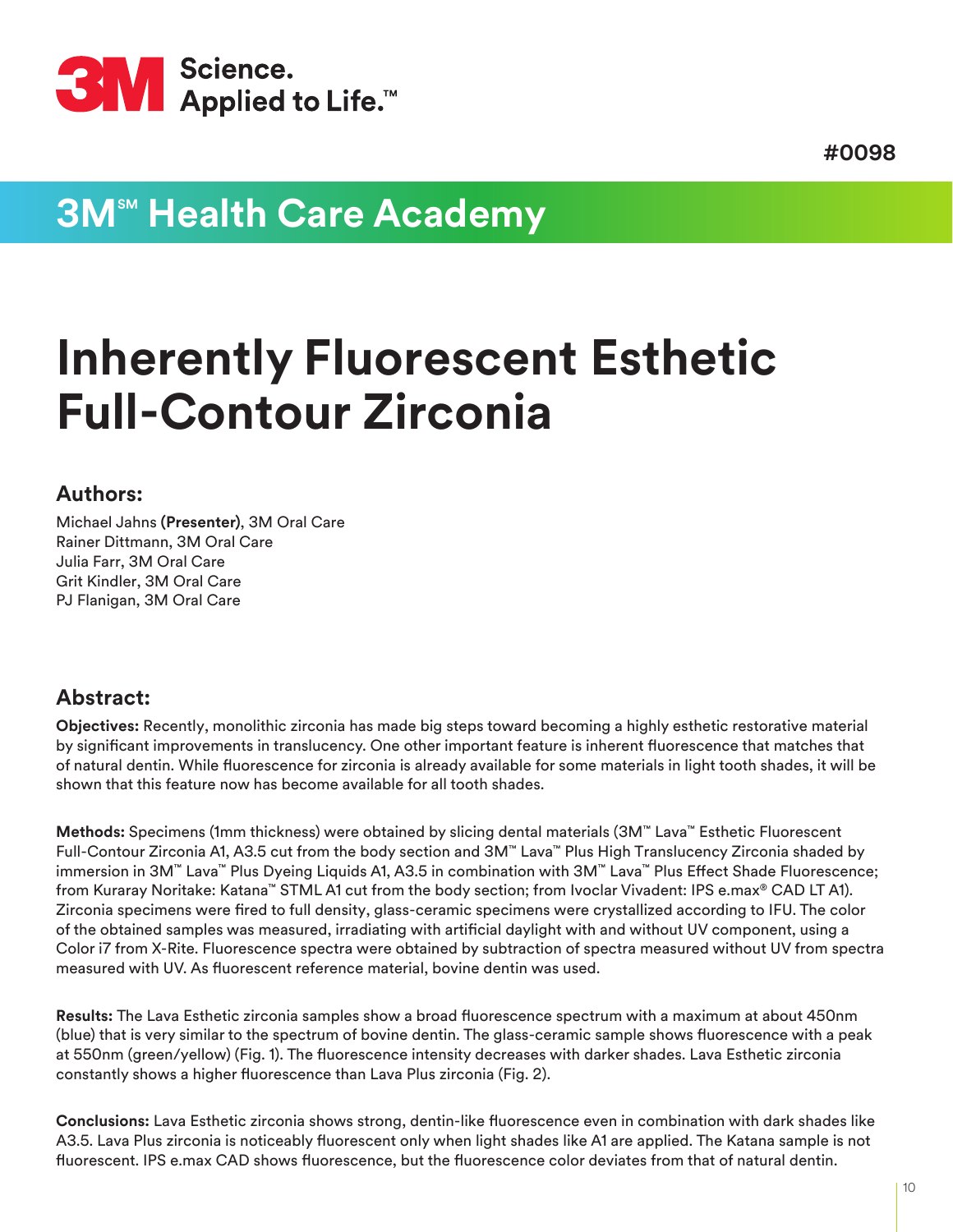### **Inherently Fluorescent Esthetic Full-Contour Zirconia (cont.)**



**Figure 2.** Fluorescence intensities obtained by integration over fluorescence spectra

#### **3M Oral Care Summary:**

**Study Objectives:** To measure the fluorescence of 3M™ Lava™ Esthetic Fluorescent Full-Contour Zirconia.

**Summary of Results:** Lava Esthetic zirconia was measured to have a fluorescent intensity similar to a dentin reference in both a light, A1, and dark, A3.5 shade.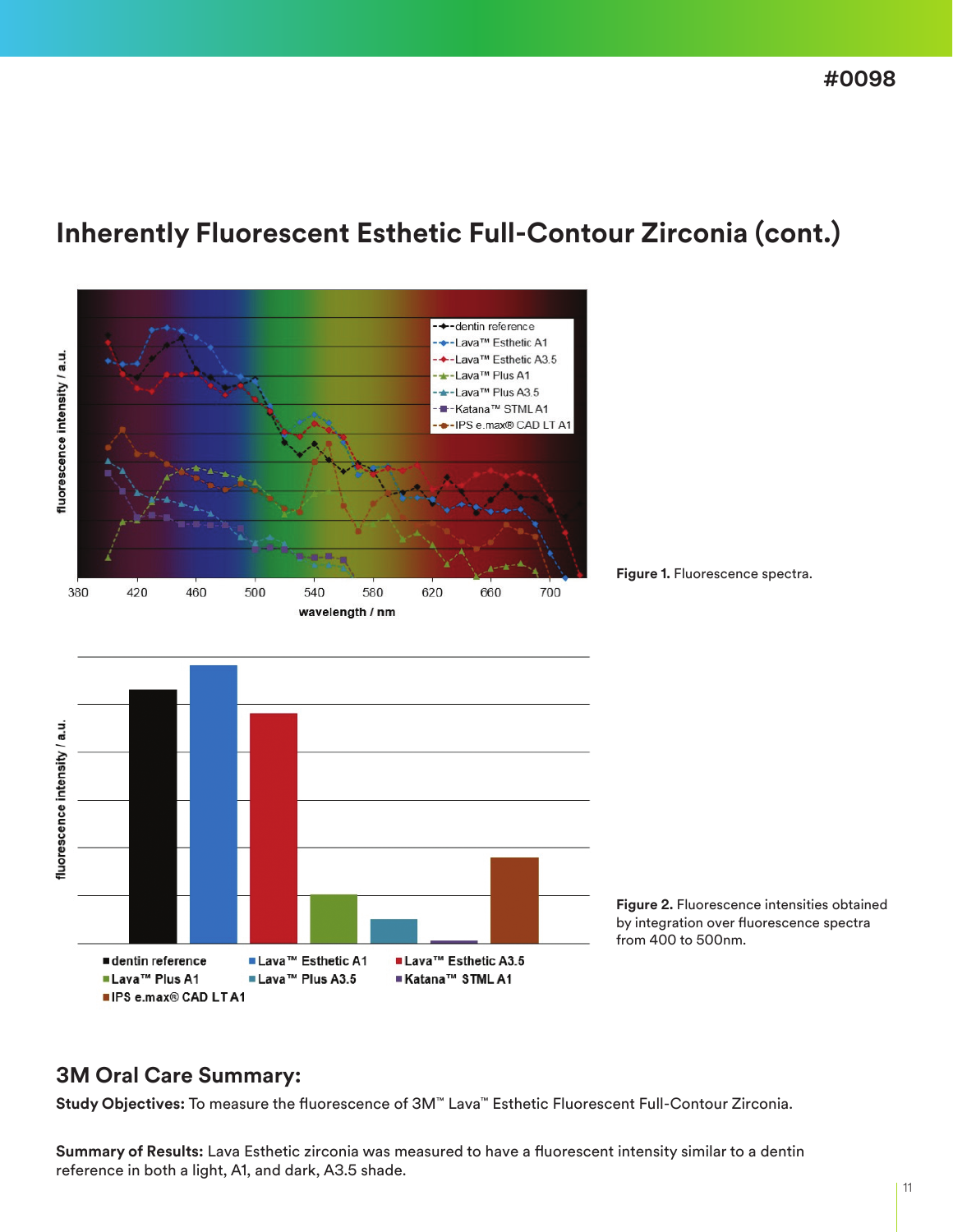<span id="page-11-0"></span>

## **3M<sup>™</sup> Health Care Academy**

# **Fracture Strength of Zirconia Crowns With and Without Alumina Abrasion**

#### **Authors:**

Nathaniel Lawson, University of Alabama at Birmingham John Burgess **(Presenter)**, University of Alabama at Birmingham Geoffrey Morris, 3M Oral Care

#### **Abstract:**

**Objectives:** ISO 6872:2015 Class 4 zirconia dental ceramics, which contain significant cubic crystal phase to increase translucency, show a reduction in flexural strength when sandblasted. This study measures the fracture strength of zirconia crowns bonded with 3M™ RelyX™ Unicem 2 Self-Adhesive Resin Cement with and without sandblasting.

**Methods:** Standardized crown preparations were designed with AutoCAD® software with a 0.8mm shoulder margin and 1mm incisal-cervical marginal curvature. Crowns were digitally designed using 3shape software and milled of 3M™ Lava™ Plus High Translucency Zirconia (n=24) or a translucent zirconia, 3M™ Lava™ Esthetic Fluorescent Full-Contour Zirconia (n=24) and sintered following manufacturers' instructions. Axial and occlusal thickness was 1mm except 0.8mm at the central pit. Dies were milled from fiberglass reinforced polymer with a modulus similar to dentin (18.8GPa). One-half the crowns (not abraded) were bonded. The remaining 1/2 were particle-abraded with 280 mesh alumina (45psi, 10 seconds, 10mm distance). All crowns were bonded with a self-adhesive cement (RelyX Unicem 2 cement) and self-cured for 6 minutes under 200g of applied load. Cemented crowns were load cycled for 100,000 cycles using 100N force in a custom fatiguing device in water at 24°C with a stainless steel ball contacting all four crown cusps. After load cycling, a 1.5mm rubber sheet was placed between the indenter and the crown to simulate a food bolus and the crowns were loaded with a stainless steel indenter (7mm radius) with a crosshead speed of 1mm/min until failure in a universal testing machine. Data was analyzed with ANOVA and t-Test.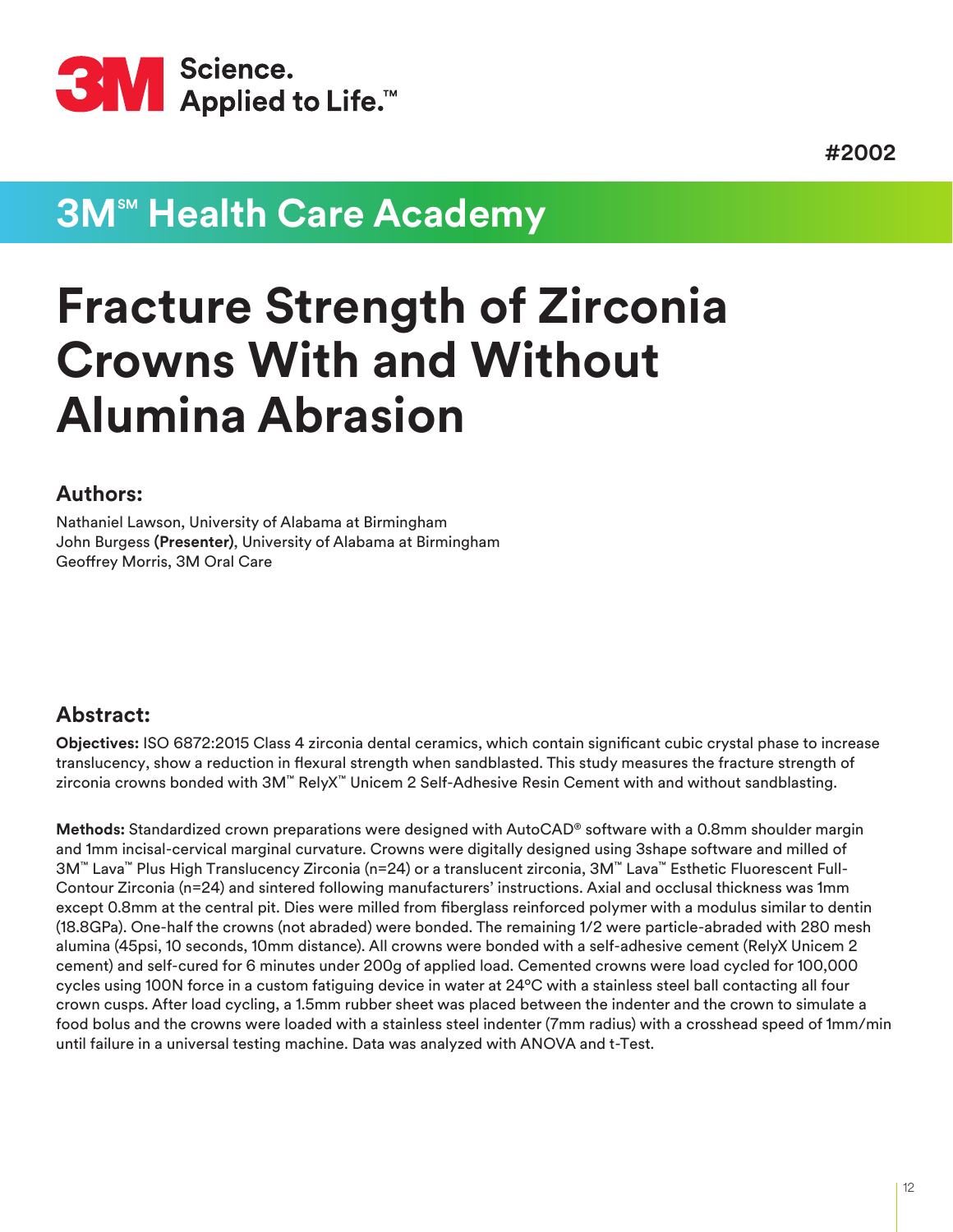### **Fracture Strength of Zirconia Crowns With and Without Alumina Abrasion (cont.)**

#### **Results:**

| <b>Force to Fracture Crown (N)</b> |                                                                                                       |                                                                                 |                                                                      |                                                                      |  |  |  |  |
|------------------------------------|-------------------------------------------------------------------------------------------------------|---------------------------------------------------------------------------------|----------------------------------------------------------------------|----------------------------------------------------------------------|--|--|--|--|
| $n = 8$                            | <b>3M<sup>™</sup> Lava<sup>™</sup> Esthetic</b><br><b>Fluorescent</b><br><b>Full-Contour Zirconia</b> | <b>3M™ Lava™ Esthetic</b><br><b>Fluorescent</b><br><b>Full-Contour Zirconia</b> | <b>3M™ Lava™ Plus</b><br><b>High Translucency</b><br><b>Zirconia</b> | <b>3M™ Lava™ Plus</b><br><b>High Translucency</b><br><b>Zirconia</b> |  |  |  |  |
| Intaglio Surface                   | As Made                                                                                               | Abraded                                                                         | As Made                                                              | Abraded                                                              |  |  |  |  |
| Average                            | 4584                                                                                                  | 5174                                                                            | 8210                                                                 | 8921                                                                 |  |  |  |  |
| <b>Standard Deviation</b>          | 265                                                                                                   | 771                                                                             | 919                                                                  | 1086                                                                 |  |  |  |  |

**Conclusions:** 280 mesh alumina particle abrasion did not reduce the fracture strength (p>.05) of bonded zirconia crowns in this limited *in vitro* study.

#### **3M Oral Care Summary:**

**Study Objectives:** To determine the force required to fracture a 3M™ Lava™ Esthetic Fluorescent Full-Contour Zirconia crown cemented with 3M™ RelyX™ Unicem 2 Self-Adhesive Resin Cement, with and with out the internal surface of the crown sandblasted with aluminum oxide, after fatigue testing.

**Summary of Results:** No difference was observed in the force required to fracture a Lava Esthetic zirconia crown when the internal surface was sandblasted. The force required to fracture the Lava Esthetic zirconia crowns was > 4X the maximum force the human jaw can exert.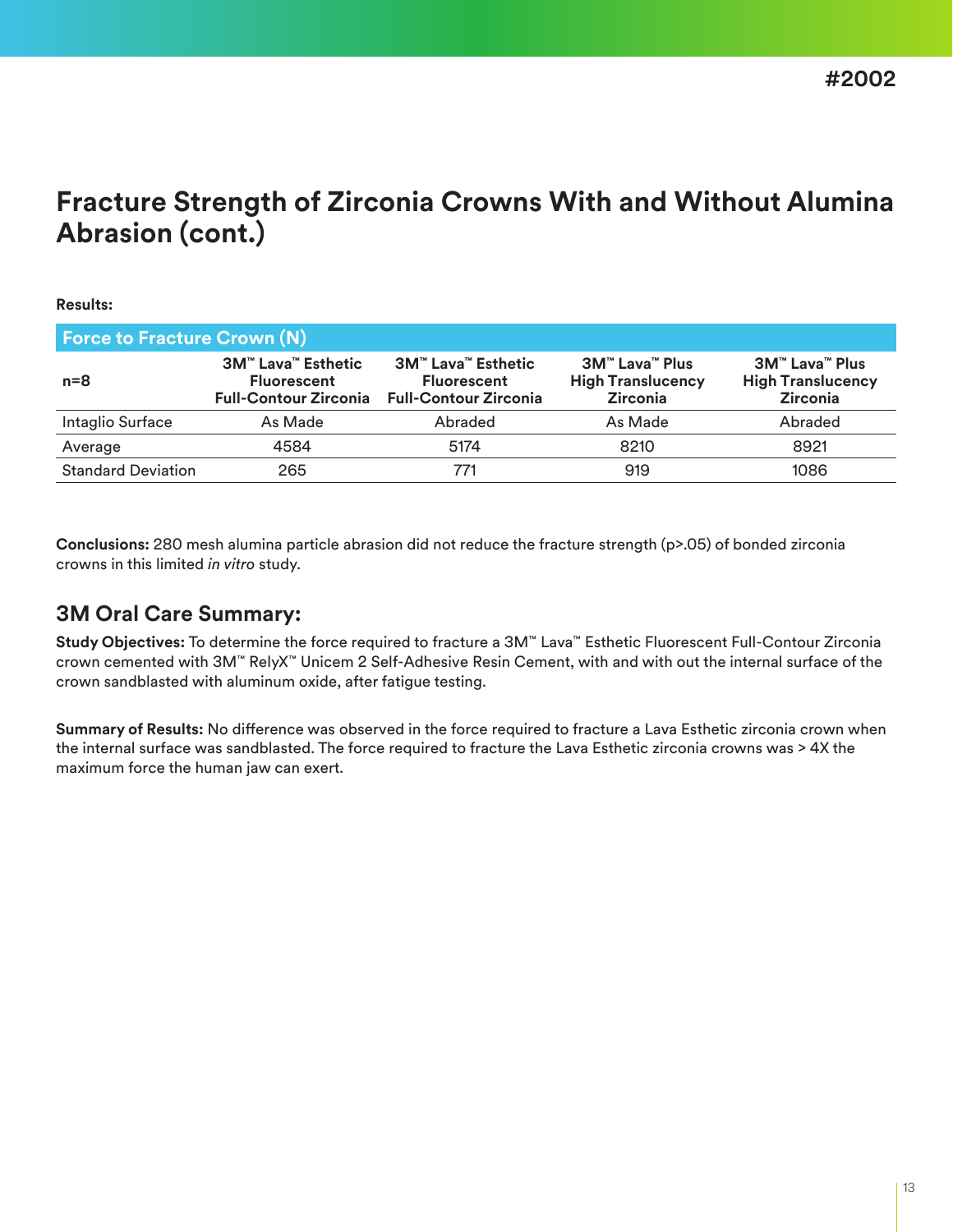<span id="page-13-0"></span>

## **3M<sup>sM</sup> Health Care Academy**

# **Surface Treatment on Shear Bond Strength of High Translucent Zirconia**

#### **Authors:**

Martin Rosentritt **(Presenter)**, UKR University Hospital Regensburg Michael Behr, UKR University Hospital Regensburg Carola Kolbeck, UKR University Hospital Regensburg Verena Preis, UKR University Hospital Regensburg

#### **Abstract:**

**Objectives:** The aim of this investigation was to evaluate bonding opportunities to high translucent zirconia after different surface treatments.

**Methods:** Shear bond strength was determined between high translucent zirconia plates (3M™ Lava™ Esthetic Fluorescent Full-Contour Zirconia, 3M Oral Care, USA; 2mm, 20mm, 10mm) and CoCr cylinders (d=5mm, height 3mm). Bonding was performed after different activation and cleaning procedures of the plates. Standard zirconia (3M™ Lava™ Plus High Translucency Zirconia) served as a reference. Zirconia in all cases was sandblasted (40µm aluminum oxide, 2bar). Cements: 3M™ RelyX™ Unicem 2 Self-Adhesive Resin Cement, 3M™ RelyX™ Ultimate Adhesive Resin Cement and Multilink® Automix (Ivoclar-Vivadent; FL). Bondings: 3M™ Scotchbond™ Universal Adhesive, Monobond + (Ivoclar). Cleaning was performed with alcohol, NaOCl or water. Individual surfaces were contaminated with human saliva. After 24hrs, TC (12000x 5°C/55°C) and 90d storage (37°C) shear bond strength (SBS) was determined (ISO TR 11405; v=1mm/min, n=10). Bonding areas were classified into adhesive, mixed and cohesive failure. Statistics: mean and standard deviation; one-way ANOVA / Bonferroni (α=0.05).

**Results:** Shear bond strength after 24hrs varied between 3.5 MPa (#4) and 69.4 MPa (#14). After TC values between 0.0 MPa (#4, no bonding) and 70.3 MPa (5) were found. After 90 days storage the lowest SBS values were found for #4 (0.0 MPa) and highest results for #7 (75.7 MPa). Detailed results see table. The statistical comparison revealed significant differences between the systems. Dominate failure pattern was adhesive.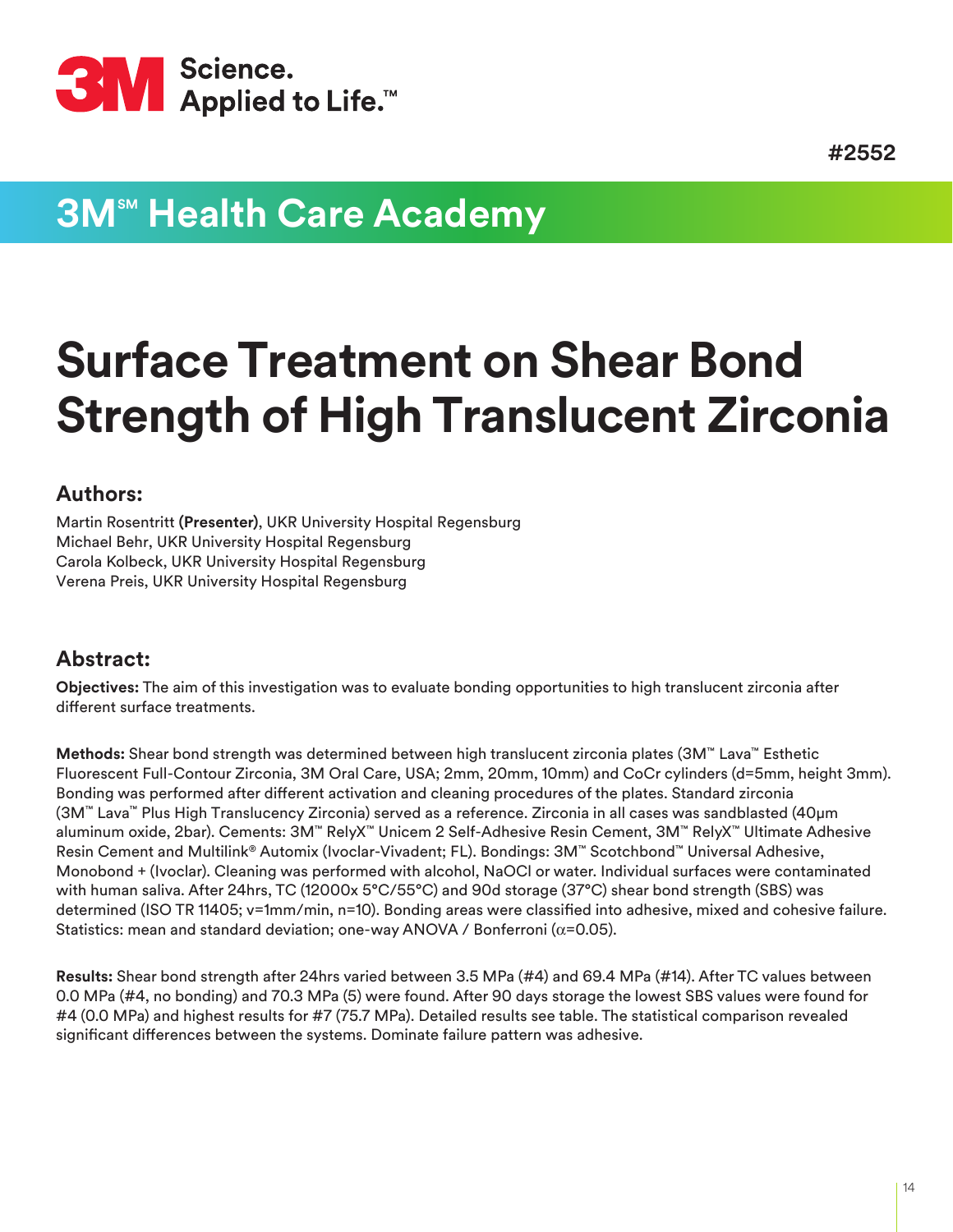### **Surface Treatment on Shear Bond Strength of High Translucent Zirconia (cont.)**

|                |                                                     |                                                               |                        |                                                  | <b>Mean</b> |                |            | <b>Standard Deviation</b> |             |             |
|----------------|-----------------------------------------------------|---------------------------------------------------------------|------------------------|--------------------------------------------------|-------------|----------------|------------|---------------------------|-------------|-------------|
| $\#$           | <b>Zirconia</b>                                     | <b>Cement</b>                                                 | <b>Procedure</b>       | <b>Primer</b>                                    | 24h         | <b>TC</b>      | <b>90d</b> | 24h                       | <b>TC</b>   | <b>90d</b>  |
| $\mathbf{1}$   |                                                     | 3M™ RelyX™ Unicem<br>2 Self-Adhesive<br><b>Resin Cement</b>   | Alcohol                | None                                             | 47.8        | 65.3           | 61.8       | 6.4                       | 16.5        | 13.3        |
| $\overline{2}$ | 3M™ Lava™ Plus High<br><b>Translucency Zirconia</b> | 3M™ RelyX™<br><b>Ultimate Adhesive</b><br><b>Resin Cement</b> |                        | $3M^{m}$<br>Scotchbond™<br>Universal<br>Adhesive | 58.3        | 67             | 57.8       | $\overline{7}$            | 17.8        | 16.1        |
| 3              |                                                     |                                                               | Alcohol                |                                                  | 51.8        | 54             | 67.3       | 9.4                       | 17.4        | 16.1        |
| 4              |                                                     | 3M™ RelyX™ Unicem<br>2 Self-Adhesive<br><b>Resin Cement</b>   | Saliva                 |                                                  | 3.5         | $\mathbf 0$    | 0          | 2.1                       | $\mathbf 0$ | $\mathsf O$ |
| 5              |                                                     |                                                               | Saliva/Water           | None                                             | 52          | 70.3           | 68.3       | 8.4                       | 10.6        | 15.9        |
| 6              |                                                     |                                                               | Saliva/<br>NaOCI/Water |                                                  | 56.4        | 66.6           | 67.9       | 8.1                       | 8.7         | 14.1        |
| $\overline{7}$ |                                                     | 3M™ RelyX™<br><b>Ultimate Adhesive</b><br><b>Resin Cement</b> | Alcohol                | $3M^{m}$<br>Scotchbond™<br>Universal<br>Adhesive | 67.7        | 57.6           | 75.7       | 7.9                       | 11          | 6.9         |
| 8              | 3M™ Lava™ Esthetic                                  |                                                               | Saliva                 |                                                  | 49.9        | 62.9           | 65.4       | 12.1                      | 14.1        | 9           |
| 9              | <b>Fluorescent Full-</b><br>Contour Zirconia        |                                                               | Saliva/Water           |                                                  | 64.7        | 66.3           | 55.8       | 14.7                      | 15.3        | 19.9        |
| 10             |                                                     |                                                               | Saliva/<br>NaOCI/Water |                                                  | 62.3        | 69.6           | 63         | 11.7                      | 19.6        | 9.9         |
| 11             |                                                     | <b>Multilink Automix</b>                                      | Alcohol                | Monobond                                         | 54.7        | 67.6           | 55.1       | 19.1                      | 24          | 18.7        |
| 12             |                                                     |                                                               | Saliva                 |                                                  | 13.7        | $\overline{7}$ | 10.8       | 10.1                      | 16          | 6.6         |
| 13             |                                                     |                                                               | Saliva/Water           |                                                  | 66.6        | 47.6           | 26.7       | 13.8                      | 16.7        | 11          |
| 14             |                                                     |                                                               | Saliva/<br>NaOCI/Water |                                                  | 69.4        | 51             | 22.4       | 14.1                      | 12.6        | 10.7        |

**Conclusions:** The use of self-etching cement or adhesive bonding together with cleaning and decontamination guaranteed efficient bonding to translucent zirconia 3M™ Lava™ Esthetic Fluorescent Full-Contour Zirconia.

#### **3M Oral Care Summary:**

**Study Objectives:** To measure the bond strength of 3M™ RelyX™ Unicem 2 Self-Adhesive Resin Cement, 3M™ RelyX™ Ultimate Adhesive Resin Cement and Multilink® Automix to saliva contaminated and decontaminated 3M™ Lava™ Esthetic Fluorescent Full-Contour Zirconia.

**Summary of Results:** Decontamination by wiping with a 5% NaOCl solution followed by a water rinse, or rinsing with water alone, both followed by an air dry, resulted in bond strengths equivalent to those found for uncontaminated Lava Esthetic zirconia for all cements studied. Mean shear bond strengths in excess of 65 MPa were measured after 90 day storage in 37°C water with RelyX Unicem 2 cement.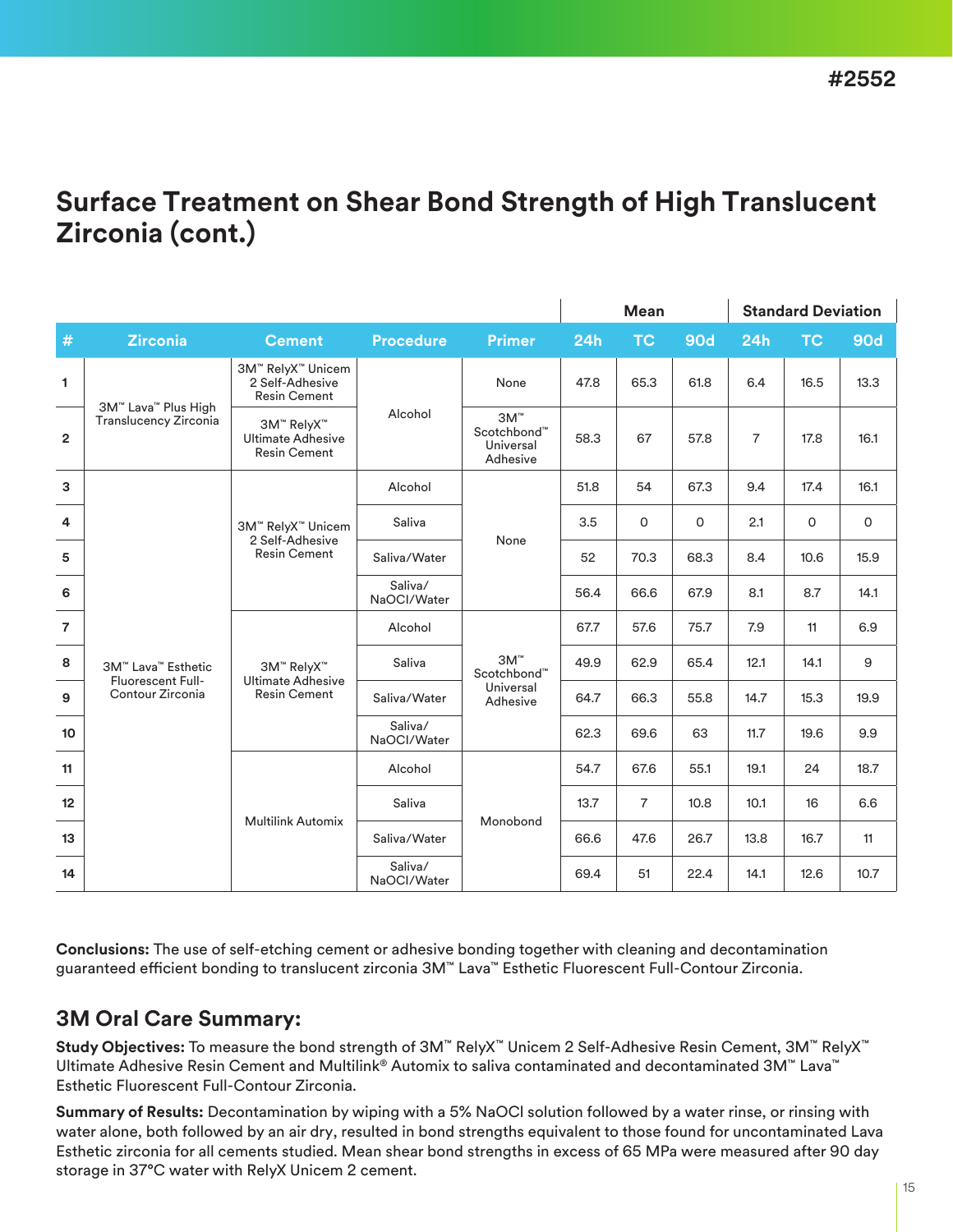<span id="page-15-0"></span>

## **3M<sup>sM</sup> Health Care Academy**

# **Crystal Phase Composition and Hydrothermal Stability of Zirconia Ceramics**

#### **Authors:**

Geoffrey Morris **(Presenter)**, 3M Oral Care Julia Farr, 3M Oral Care PJ Flanigan, 3M Oral Care Arno Schmalzi, 3M Oral Care Björn Theelke, 3M Oral Care Rainer Dittmann, 3M Oral Care

#### **Abstract:**

**Objectives:** Zirconia ceramics with higher yttria content and improved esthetics have recently been introduced for dental restorations. In this study the crystal phase composition of CAD/CAM zirconia restorative materials with different yttria content were investigated before and after accelerated hydrothermal treatment.

**Methods:** Plates (14 x 14 x 2mm) were prepared from 3M™ Lava™ Plus High Translucency Zirconia (LP) and 3M™ Lava™ Esthetic Fluorescent Full-Contour Zirconia (LE). The samples were sintered to full density (LP 1450°C/2h, LE 1500°C/2h). X-ray diffraction measurements were performed on four samples using Bragg-Brentano geometry (Bruker D8 Discover). Quantitative crystal phase analysis was done by the Rietveld method (Bruker TOPAS software). The samples were measured initially and after hydrothermal treatment for 5 hours in a steam autoclave at 135°C under 2 bar.

**Results:** Crystal phase compositions of zirconia materials are presented in Table 1. LE shows a lower tetragonal and a higher cubic crystal phase content compared to LP in initial state. Monoclinic phase content after hydrothermal treatment is higher for LP compared to LE.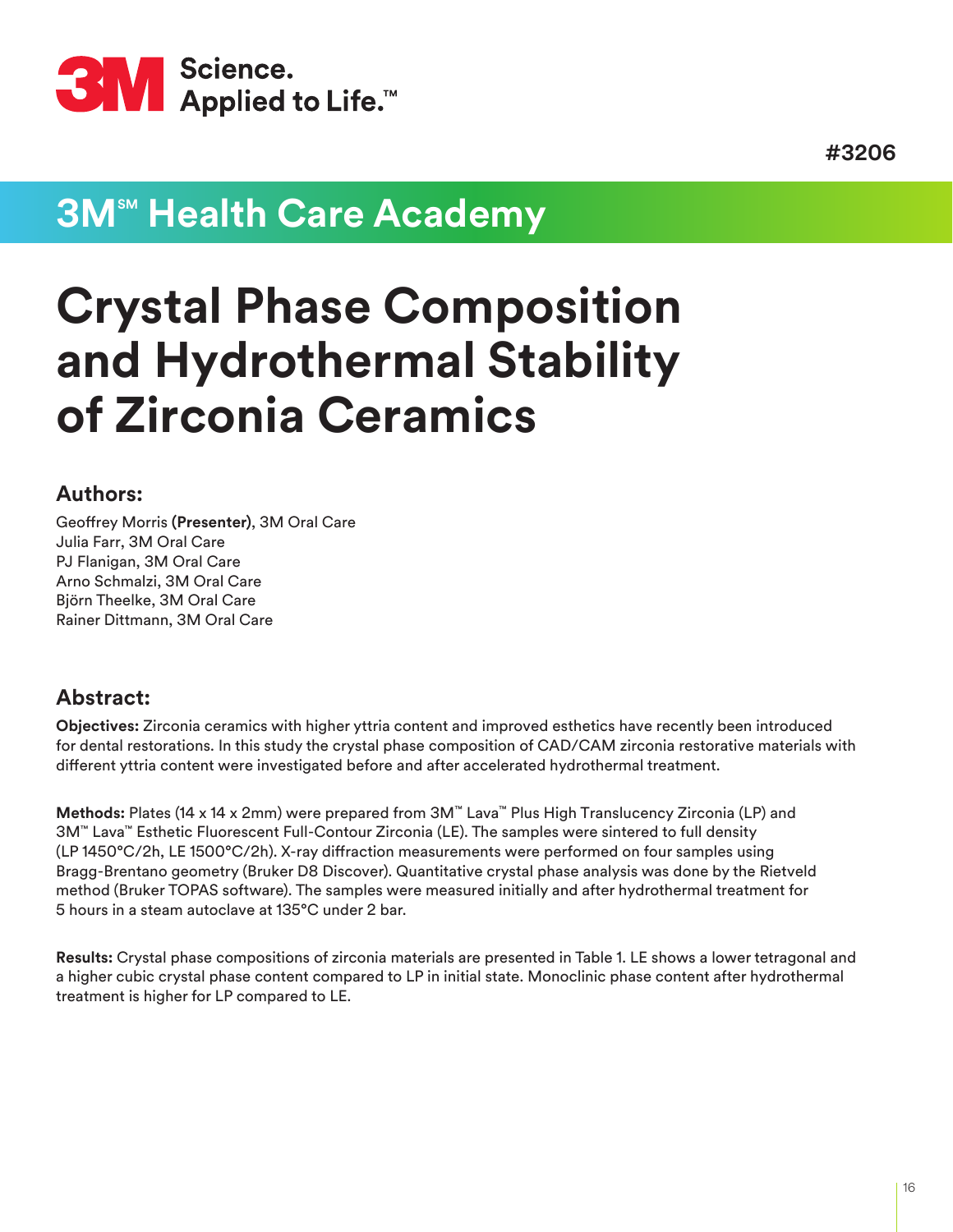### **Crystal Phase Composition and Hydrothermal Stability of Zirconia Ceramics (cont.)**

#### **Table 1. Crystal phase composition analyzed by XRD**

| <b>Material</b>                                    |                                 | Tetragonal<br>$[wt. \%]$ | <b>Cubic</b><br>$[wt. \%]$ | <b>Monolithic</b><br>$[wt. \%]$ | <b>Distorted</b><br><b>Cubic</b><br>$[wt. \%]$ |
|----------------------------------------------------|---------------------------------|--------------------------|----------------------------|---------------------------------|------------------------------------------------|
| 3M™ Lava™ Plus High                                | Initial                         | $82 + (-0)$              | $18 + (-0)$                | $0 +/- 0$                       | $0 +/- 0$                                      |
| <b>Translucency Zirconia</b>                       | After hydrothermal<br>treatment | $62 + 1$                 | $20 + 1 - 0$               | $14 + (-0)$                     | $4 +/- 0$                                      |
| <b>3M<sup>™</sup> Lava<sup>™</sup> Esthetic</b>    | Initial                         | $47 + (-0)$              | $53 +/- 0$                 | $0 +/- 0$                       | $0 +/- 0$                                      |
| <b>Fluorescent Full-Contour</b><br><b>Zirconia</b> | After hydrothermal<br>treatment | $46 + 1$                 | $51 + 7 - 0$               | $3 +/- 0$                       | $0 +/- 0$                                      |

**Conclusions:** LP has initially a higher tetragonal phase compared to LE whereas in LE the cubic crystal phase is dominant.

After hydrothermal treatment LE shows lower monoclinic phase compared to LP which reveals an increased hydrothermal stability of LE.

#### **3M Oral Care Solutions Summary:**

**Study Objectives:** To determine the ability of 3M™ Lava™ Esthetic Fluorescent Full-Contour Zirconia to resist chemical attack by water.

**Summary of Results:** Lava Esthetic zironia did not degrade after exposure to an accelerated hydrothermal stability test where samples were exposed to water at 135°C, under 2 bar pressure, for 5 hours.